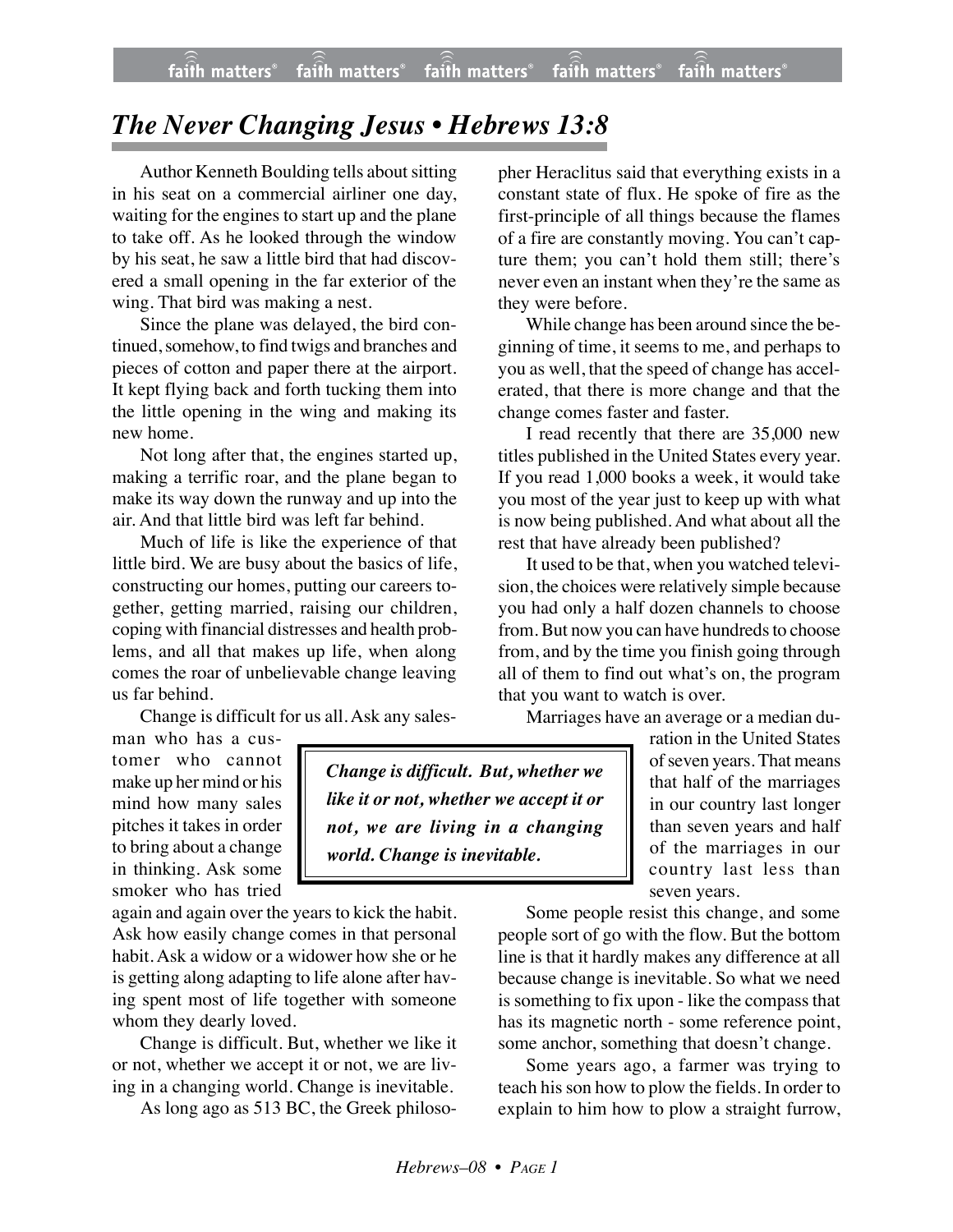he took his son out to the back forty and said to him, "If you want to go in a straight line, what you need is some fixed point. Look at a tree or a farmhouse or a rock. Keep your eye on that and you'll be able to plow in a straight line."

The father walked away and went up to the top of a hill so he could watch his son try his first shot at plowing. As he got to the top of the hill and looked at what had been done, instead of being a straight line it was something more like a cork screw that went all the way across the field. He went back down the hill and said to his son, "I told you to fix your eyes on something and watch it."

He said, "I did. I'm watching the cow."

We laugh at that boy's naivete, except we often do pretty much the same thing in our own lives and we are repeatedly thrown off course. We try to live life in a straight line, but we foolishly fix our point-of-reference on such grazing cows as emotions or relationships or circumstances.

What are the changes in your life? Perhaps it's personal emotions. That can be one of the most difficult things of all to get under control. Someone hurts your feelings. They criticize you and you feel unimportant and unappreciated. Anger wills up inside and bursts forth in hostile words and actions. When we fix upon our emotions, it's difficult to plot a straight line.

If not emotions, maybe it's employment. In our society, we tend to fix our identity upon our employment. One of the first questions we ask someone is where they work and what they do. That means that when you get a demotion or a promotion, when you're laid off or when your company goes broke, when you get a new job or lose the old job, the change is often monumental and it's hard to stay on course.

For others, it's marriage and family. This is the place where there can be the greatest joy and also the greatest unhappiness. The battleground of life is strewn with casualties of the wars of marital and family change such as unwanted divorces, unexpected illness and death, financial reverses or just plain unhappy mar-

riages. People who are single want to get married, and people who are married want to be single. Sex and responsibility and children and interpersonal relationships all bring constant changes to our lives.

Change associated with aging can be especially difficult to deal with. We live in a society that ill-prepares us to face the changes that come to our bodies as we gain unwanted weight, as we droop where we used to be firm, as we wrinkle where we used to smooth. We fight back against the changes of age by having our midlife crises, complete with affairs, career changes and jogging.

If change is going to keep coming, and it is, there has to be some anchor point, some stability point. There has to be some solution. And there is. The answer is found in the simple words of Hebrew 13:8: "Jesus Christ is the same yesterday and today and forever." The good news is that, in this changing world, we can live for the changeless Christ who is the same yesterday and today and forever.

When you look at Hebrews 13:8, there is an immediate tendency to pull it out of context and make it stand alone, but don't do that. It immediately follows verse 7 for a powerful reason. It is looking backward. Hebrews 13:7 says, "Remember your leaders, who spoke the word of God to you. Consider the outcome of their way of life and imitate their faith."

Remember what happened before in the good old days, the preceding times. Remember the leaders who brought you to the point where you are. Hebrews 11 lists such individuals as Abel and Enoch and Noah and Abraham, Moses and Rahab.

But I think the author of these verses had something even closer in mind. Hebrews 13:7 is not just looking to the distant days of ancient Israel. It is probably referring to those who first brought the gospel to the Hebrew church – apostles, evangelists, missionaries. Remember them! Remember the impact they had on your life. Follow their example. Praise God for them and for everything good that has happened.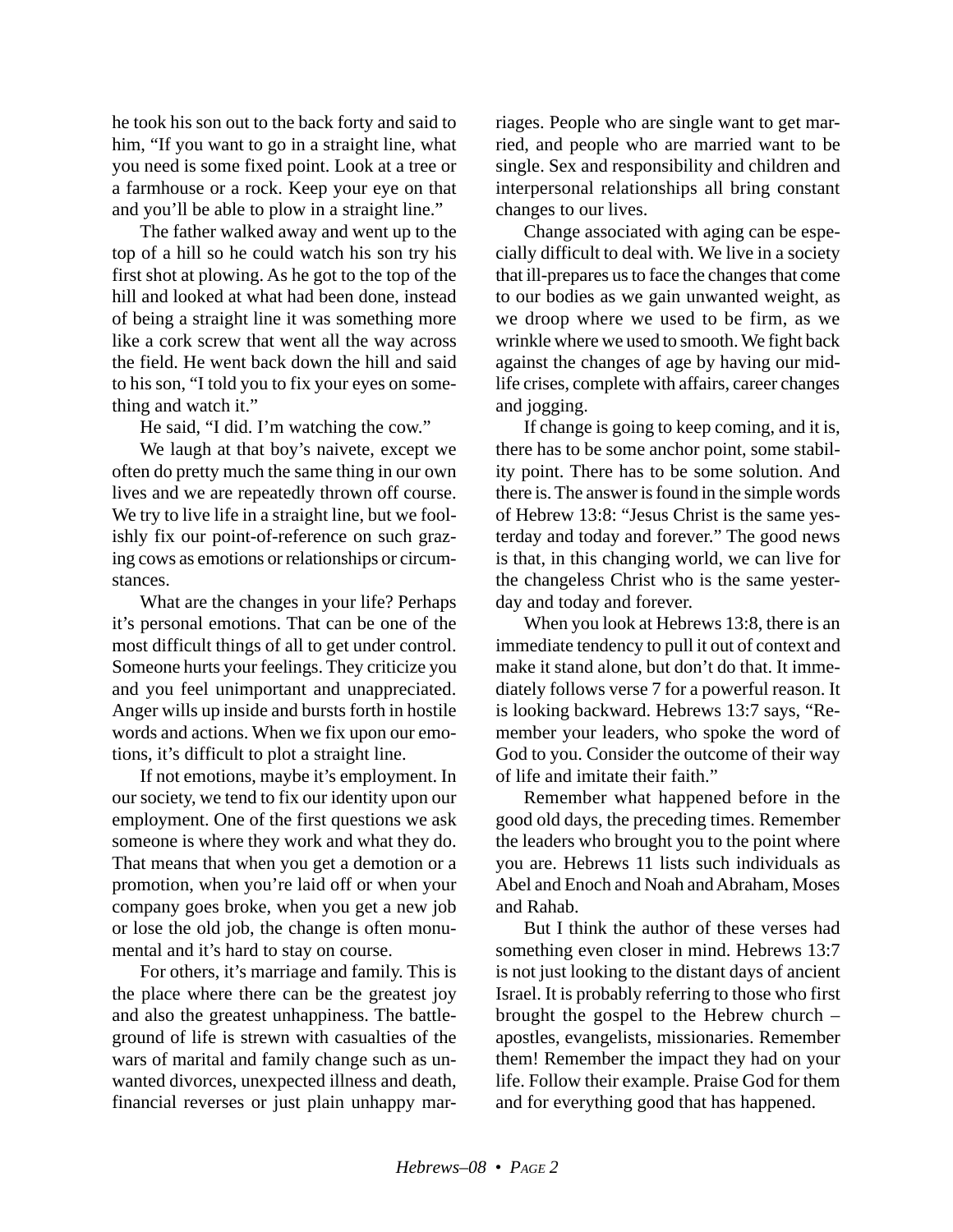But they're gone. They've died or moved on. Their ministry is over. Change has come. So what do Christians do when the days that we would seek to hold on to have disappeared and the people we depended upon have long gone their own way? That is precisely when we must set our "fix" on Jesus Christ who "is the same yesterday and today and forever."

The purpose of this verse is not primarily to teach that Jesus lived and lives and will live. It is to teach his sameness. Do you remember how Jesus used to be? Do you remember his love and his compassion? Do you recall his self-sacrifice? Do you remember the promises he made and kept? He is exactly the same today!

Do you want to know what Jesus Christ will be like tomorrow and next year and into eternity? Then look at the way he is because that's the way he'll be tomorrow: consistent, compassionate, loving, keeping his promises, the same Jesus - just as true, just as helpful, just as real. He absolutely will not change!

What a marvelous revelation! Times may change, but Jesus won't. Your husband or wife may leave you, but Jesus will never leave you or forsake you. You may lose your job, but you can never lose your promise that he will provide your every need. Your health may slip away, but through Jesus Christ you have eternal life.

A while back, Charleen and I had lunch with Dr. Henry Brandt. In the course of that lunch

conversation, he began to reflect upon the suffering and death of his first wife. Then he said, "You know, I discovered that all these things that I've been telling people, all this stuff that I've

been preaching, everything that I've been reading from the Bible and writing in books all of these years are true! They really work! I know it not just from the Bible, but also from personal experience." Jesus Christ is the same yesterday and today and forever.

Several years ago Charleen and I were

caught in a brief civil war in Nairobi, Kenya. We had just arrived in Nairobi from a conference in Rwanda with missionaries from all over Central Africa. During that conference, I had been teaching from the Gospel of John about the peace of Jesus Christ in troubled times that passes all understanding.

It was only a short time later in a neighboring country, with bullets flying and borders closed, with rebels broadcasting over the radio and soldiers coming to our room with machine guns that I discovered from personal experience that . . . it's true! Jesus Christ is the same no matter where you go, no matter who you are, no matter what happens, no matter when it is. He is the same yesterday and today and forever.

Let me challenge you to fix your life on Jesus Christ. Let him be Number One. It comes down to a personal decision of who is going to be the boss, who is going to be the Lord, of your life.

Is he the Lord of your life? If he is, you have a sure anchor to see you through any change. If he isn't, will you decide right now to make him Lord? And tell him that you have made that decision.

In AD 155, in the Roman Empire community of Smyrna, lived an old Christian man named Polycarp. It was a time when anti-Christian feelings and laws were sweeping across the Empire. Polycarp was arrested for being a Christian, and, more specifically, for his unwilling-

ness to worship Caesar.

 *It comes down to a personal decision of who is going to be the boss, who is going to be the Lord, of your life.*

The sheriff of Smyrna tried to persuade him, saying, "Polycarp, now what harm is there

in saying, 'Lord Caesar' and in offering incense and so on and thus saving thyself?" But Polycarp wouldn't give in.

He was taken to the arena in Smyrna, while thousands of citizens of that community filled the seats. They demanded that he be fed to the wild beasts because he was an atheist. They be-